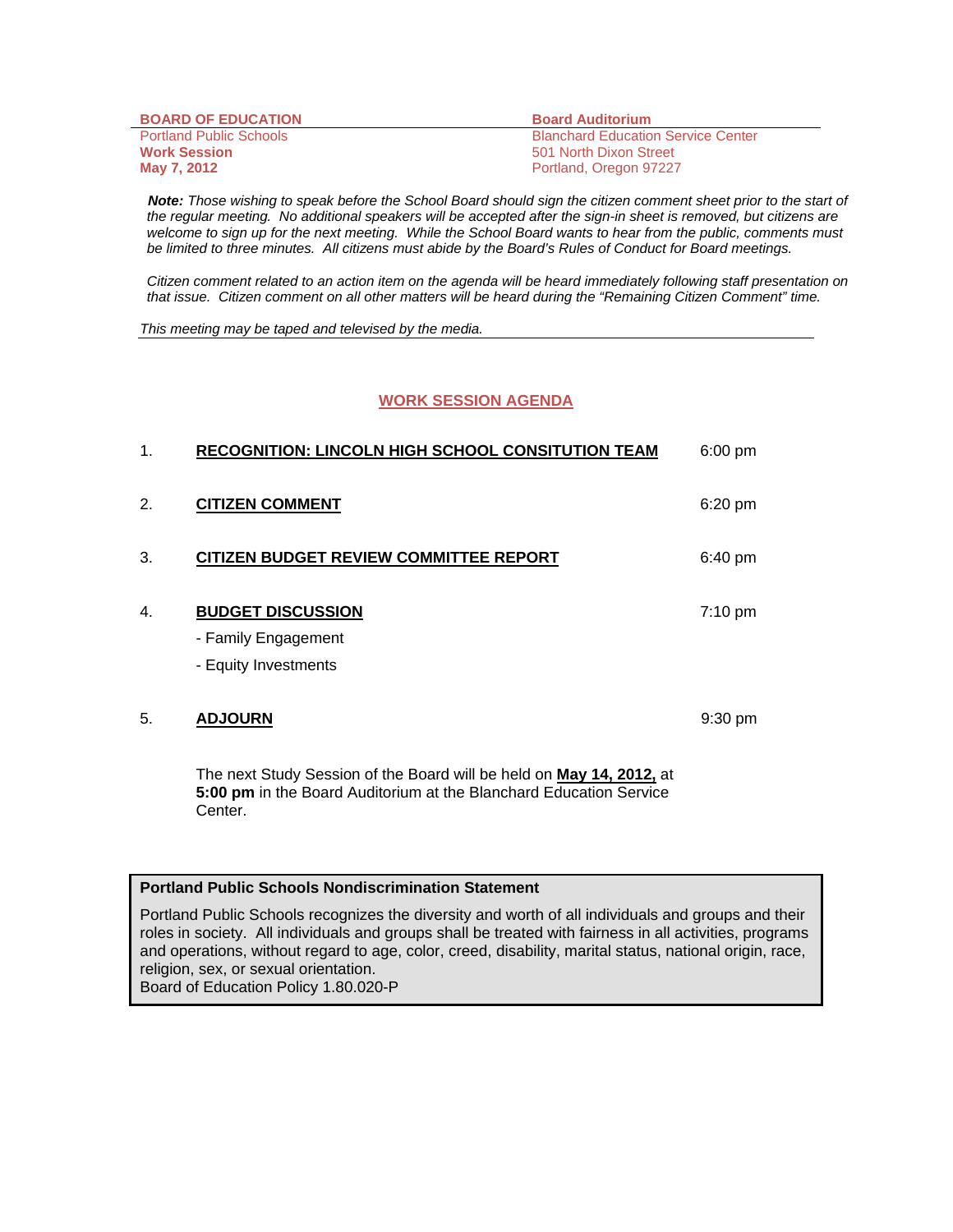

# PORTLAND PUBLIC SCHOOLS

P.O. Box 3107 / Portland, Oregon 97208-3107 Telephone: (503) 916-3741 • FAX: (503) 916-2724

# **INFORMATIONAL REPORT TO THE BOARD**

**TITLE: EQUITY INITIATIVE BUDGET** 

**Study Session Meeting Date: May 7, 2012** 

Executive Committee Leads: Lolenzo Poe. Carla Randall

Department: Office of Equity and Chief Academic Officer

**District Priorities: Effective Educators Equitable Access to Rigorous Common Core Program** 

#### $\mathbf{L}$ **BACKGROUND**

On June 13, 2011 the Portland School Board unanimously approved the Portland Public Schools Racial Educational Equity Policy:

http://www.pps.k12.or.us/files/board/2\_10\_010\_P\_Equity\_Policy.pdf. The policy calls out racebased disparities in schools, identifies the district's role in erasing them and holds up high expectations to ensure that all students reach their academic potential.

For the past 3 years, Portland Public Schools has consistently contracted with Pacific Educational Group (PEG) to lead professional development for staff around Courageous Conversations About Race (PPS contracted with PEG two previous years). These trainings and supports have provided us with a common framework and language to engage in the deep personal and systemic work that needs to occur in order to interrupt the institutional racism that exists in Portland Public Schools. In the past two years, our work with PEG has expanded to include direct work with schools around culturally relevant teaching strategies to engage their students of color. We believe that these strategies of engagement will lead to a closing of the racial opportunity gap that exists between students of color and their white peers.

This school year, the Student and Academic Supports Departments (Teaching and Learning, English as a Second Language, and Special Education) and the Regional Administrators participated in five seminars called Coaching for Racial Equity at our request. These sessions focused on developing capacity within the organization to lead the work with the principals and their school teams.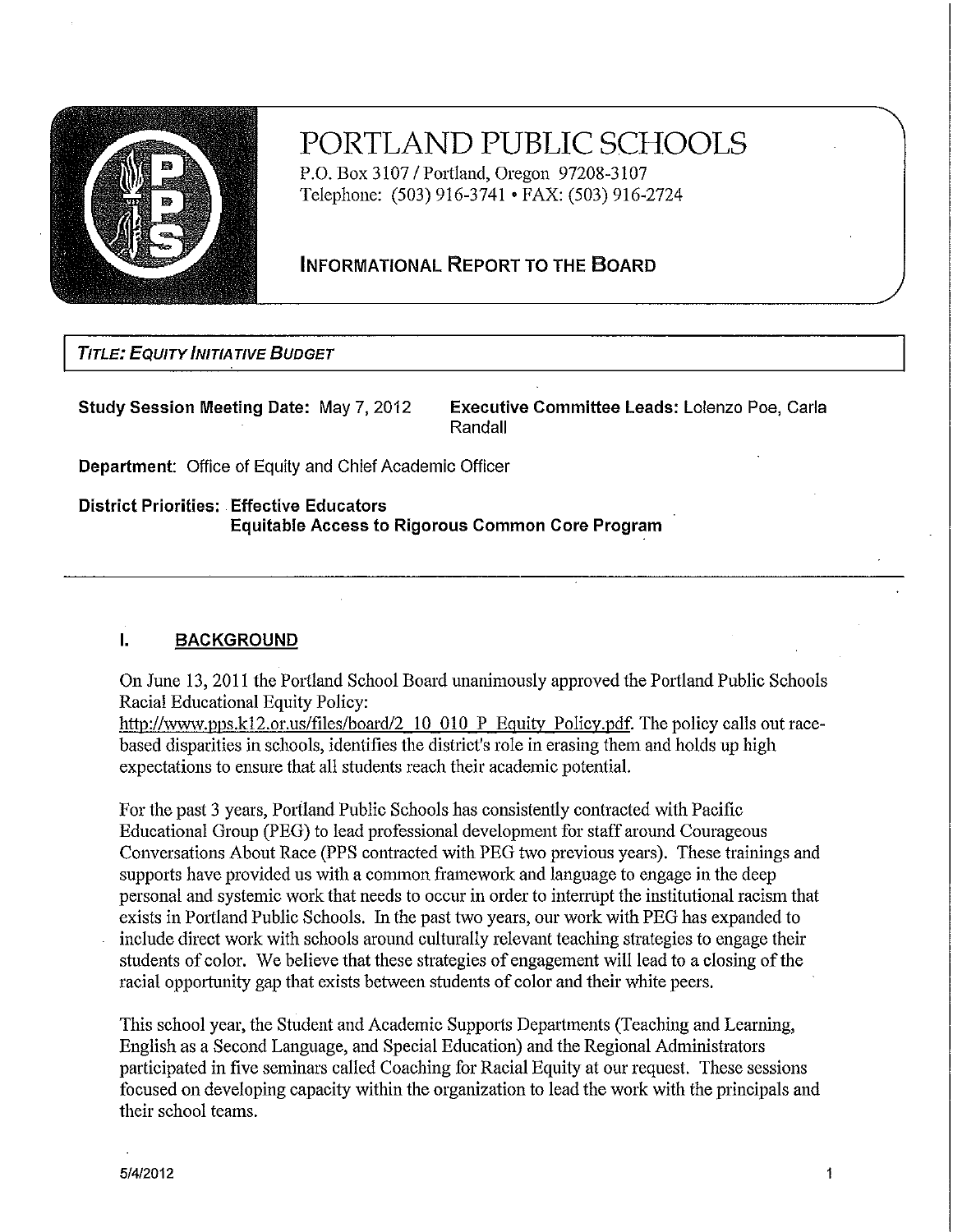In addition to the school site-based work, this past year the Office of Equity was established and a Chief Equity Officer was appointed to provide strategic advice and support to the Superintendent and the Executive Cabinet on the organizational changes necessary to (1) build a culture of inclusion and acceptance and (2) build a workforce that is both diverse and culturally competent—with the ultimate goal of closing the achievement gap while raising achievement for all students. The key priorities of the department include:

- Leading implementation of the Racial Educational Equity Policy & monitoring District progress towards equity outcomes
- Coordinating & aligning District equity efforts
- Providing internal expertise in equity  $\&$  inclusion in order to support our organization's  $\bullet$ capacity to do this work
- Managing design  $\&$  implementation of tools and processes to support more equitable decision-making.
- Managing participation in national, regional and local equity initiatives
- Facilitating internal affinity groups ø

#### II. **CURRENT WORK RELATED TO THIS ITEM:**

In 2011-2012, PPS has focused on building the foundation for organizational and cultural change. We are developing our own capacity to lead this work with both the schools and the central office. The proposed budget expands the centralized supports to assist schools in their equity work including an additional two achievement coordinators who will be responsible for assisting CARE teams (see attached descriptions) in discovering and devleoping culturally responsive teaching and learning practices.

The proposed budget also includes seminars using the PEG Framework for Systemic Racial Equity Theory of Transformation to analyze the lived experience of emergent bilinguals of color in PPS, answering the question, "What does race have to do with the experience of these students in our system?" throughout the process. (Please see attached seminar description)

In addition to the school-based work, the Office of Equity facilitated the development and ongoing monitoring of an Annual Equity Plan and is in the process of facilitating development of a 5 year plan with clear measurable outcomes. Professional development sessions have begun with operational support departments (Finance, Human Resources, Operations, Community Involvement & Public Affairs, etc.) around both (a) how to lead Courageous Conversations *About Race* with department staff to increase the racial consciousness of the organization and (b) the use of a Racial Equity Lens tool to inform equitable decision-making. The Administrators of Color affinity group was established along with a governance structure that will help to inform executive leadership in key decisions that affect students and communities of color.

The 2012-2013 proposed budget for the Office of Equity continues to build on this foundational work. Equity plan development and monitoring will continue along with work on specific initiatives such as the development and implementation of an affirmative action policy. The Office will deepen professional development and support for operational support departments through the addition of an equity coach. Research shows that effective professional development which leads to changes in behavior is ongoing and job-embedded. This position will provide department-specific coaching and support. In addition, the office will take over responsibility

 $\overline{2}$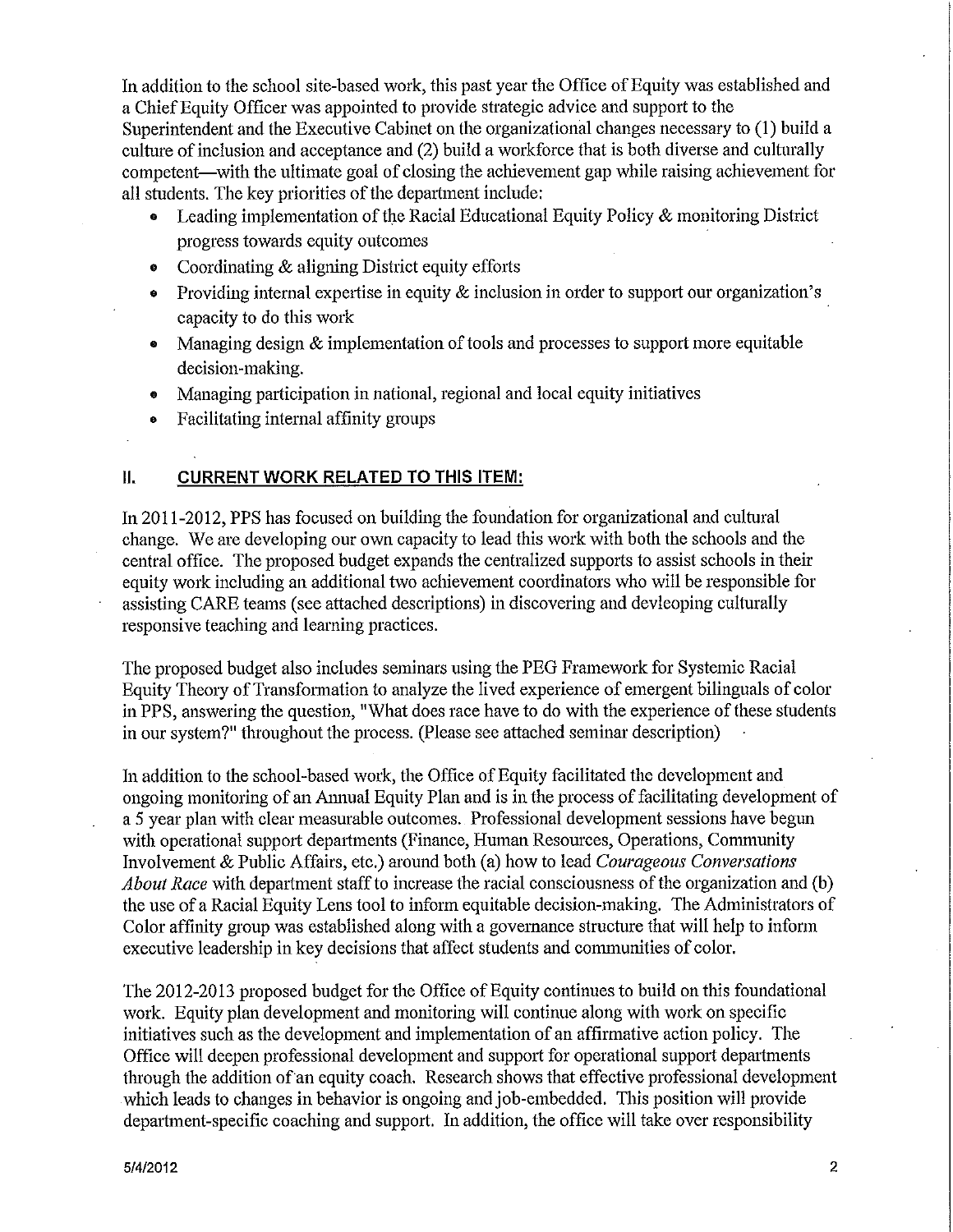for equity leadership development—specifically Executive Cabinet training—which was managed by the Superintendent's Office this past year.

#### IV. **FISCAL IMPACT:**

 $\bar{\chi}$  $\bar{z}$ 

See attached proposed budget.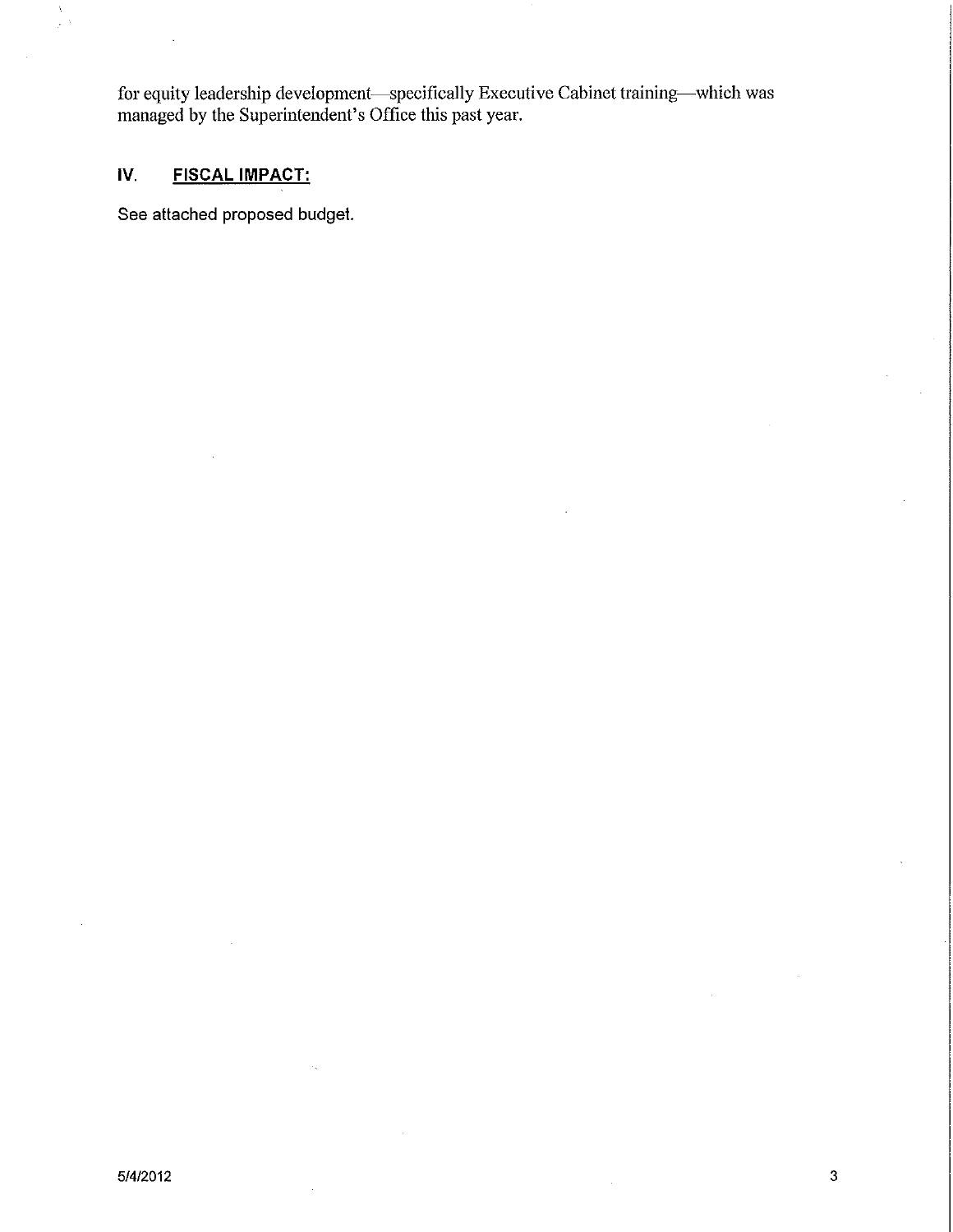#### **Equity Professional Development Budget**

#### School-Based:

#### \$259,294

Equity professional development for schools is differentiated for three groups: Strand 1, Strand 2 and Beacon schools.

#### 1) Strand 1 Schools

This strand is split into two cohorts totaling 67 schools that began their school and site equity leadership development this year. These equity teams (E-Teams) are the guiding coalition for equity at the school level. E-team seminars prepare school staff to lead, oversee and manage the processes of school-based transformational change. PPS E-Teams include the principal, teacher leaders, and often student support staff. Under next year's plan, Strand 1 schools would complete their e-team work with three Seminars.

#### 2) Strand 2 Schools

This cohort of 20 schools will be in year two of their team equity work for 2012-13. This phase also includes Collaborative Action Research for Equity (CARE) Team development. These CARE teams are comprised of principals and classroom teachers that conduct classroom action research to discover, develop, document, deliver, and disseminate culturally relevant learning and teaching practices to meet the needs of the students and families in their schools. Following training, the CARE teams begin developing standards-based lessons that use researchbased culturally relevant pedagogical strategies to engage their students of color. As part of the CARE team process, teachers interview students and parents of color to better develop culturally responsive lessons and to examine work in depth in order to determine the effect of instruction.

An overarching objective of the CARE initiative is to develop a corps of teachers who assist the principal and E-Team in discovering, implementing, and documenting instructional practices for improving the school experiences and performances of underserved students of color. Please see the attached "Adapted" Motivational Framework for Culturally Relevant Teaching that is utilized in our Beacon schools.

3) Beacon Schools

This cohort of 10 schools has been engaged in the work with Pacific Educational Group since 2009-10 school year. Receiving accelerated e-Team training with coaches from PEG. In the current year, Beacon schools developed Collaborative Action for Equity Teams (CARE Teams) and will participate in three seminars next year. These CARE teams have been developing lessons based on state and district standards using research-based culturally relevant pedagogical strategies to engage their students of color.

#### Organizational:

\$269,054

1) Operational Support Leadership E-teams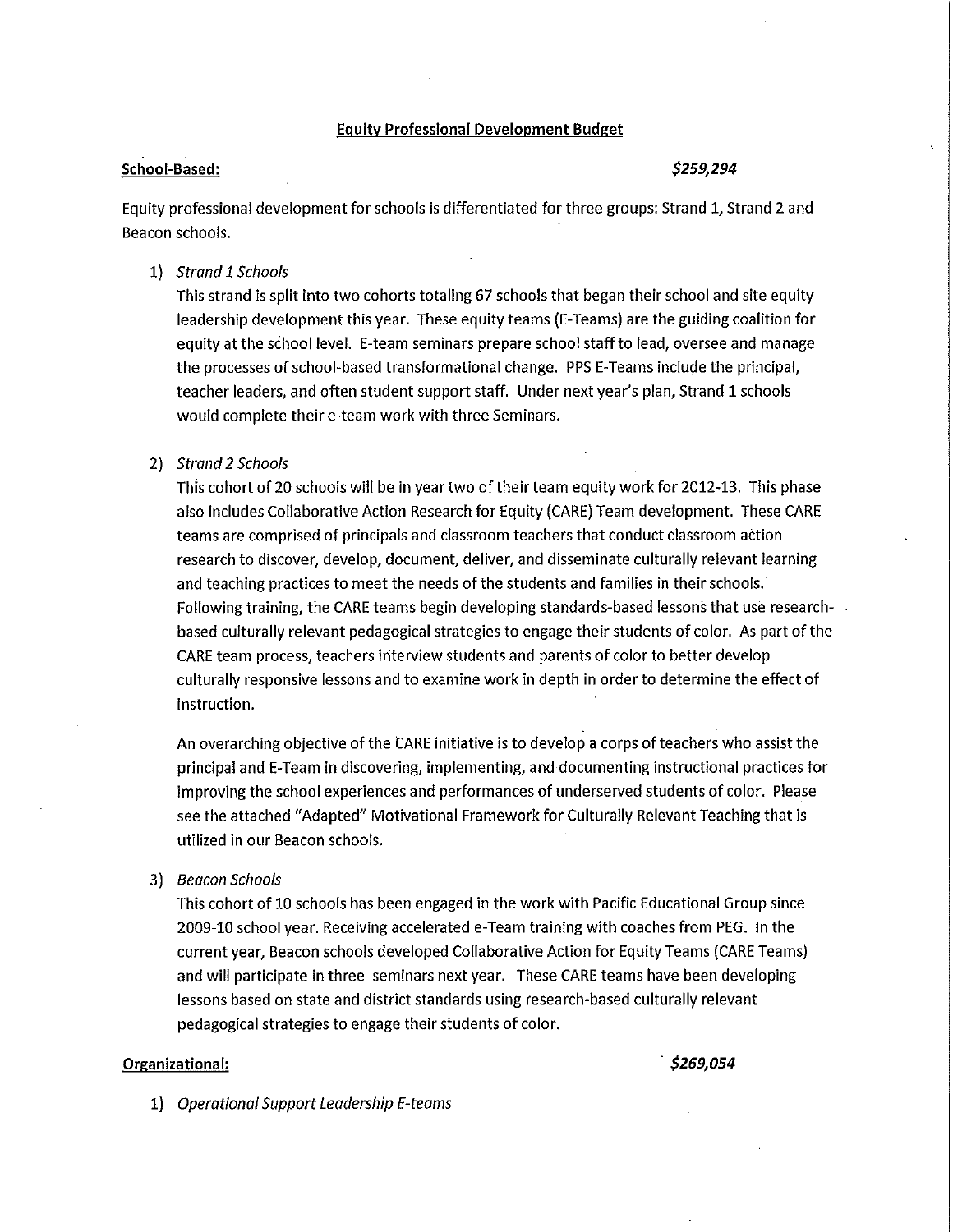Pacific Educational Group will provide quarterly half-day seminars for operational support department E-teams. This past year was spent building capacity with operational support department leadership and their equity teams. Next year will focus on supporting E-teams as they begin engaging entire departments in Courageous **Conversations About Race.** 

# 2) Executive Cabinet Equity Professional Development

Executive coaching sessions for the Superintendent and her leadership team in deepening the development of racial consciousness and building team skills to lead Equity work. Budget provides for six sessions for the Executive team plus individual follow up sessions.

# 3) Affinity Group Support

The Office of Equity will provide administrative assistance and technical support for district-approved affinity groups such as the Administrators of Color. These employee resource groups provide needed support for underrepresented employees with the goal of both increasing the diversity and inclusiveness of the District and providing executive leadership with unique perspectives on the equity work.

## 4) Beyond Diversity

PPS staff will offer six sessions of the two- day Beyond Diversity training to 60 employees per training.

- 5) Emergent Bilinguals Training Please see attached document for Pacific Educational Group training descriptions.
- 6) Courageous Conversations Summit 2012 17 participants
- 7) PEG Recertification 5 teaching staff recertification

#### **Equity Team Staff (Includes Salary and Benefits):**

#### \$813,710

- 1) Assistant Director (.5) Coordinates equity professional learning communities, assists principals in equity professional development.
- 2) Achievement Coordinator (1.0) Coordinates trainings for district staff, manages logistics for PEG contractors
- 3) Achievement Coordinators- Equity (4.0)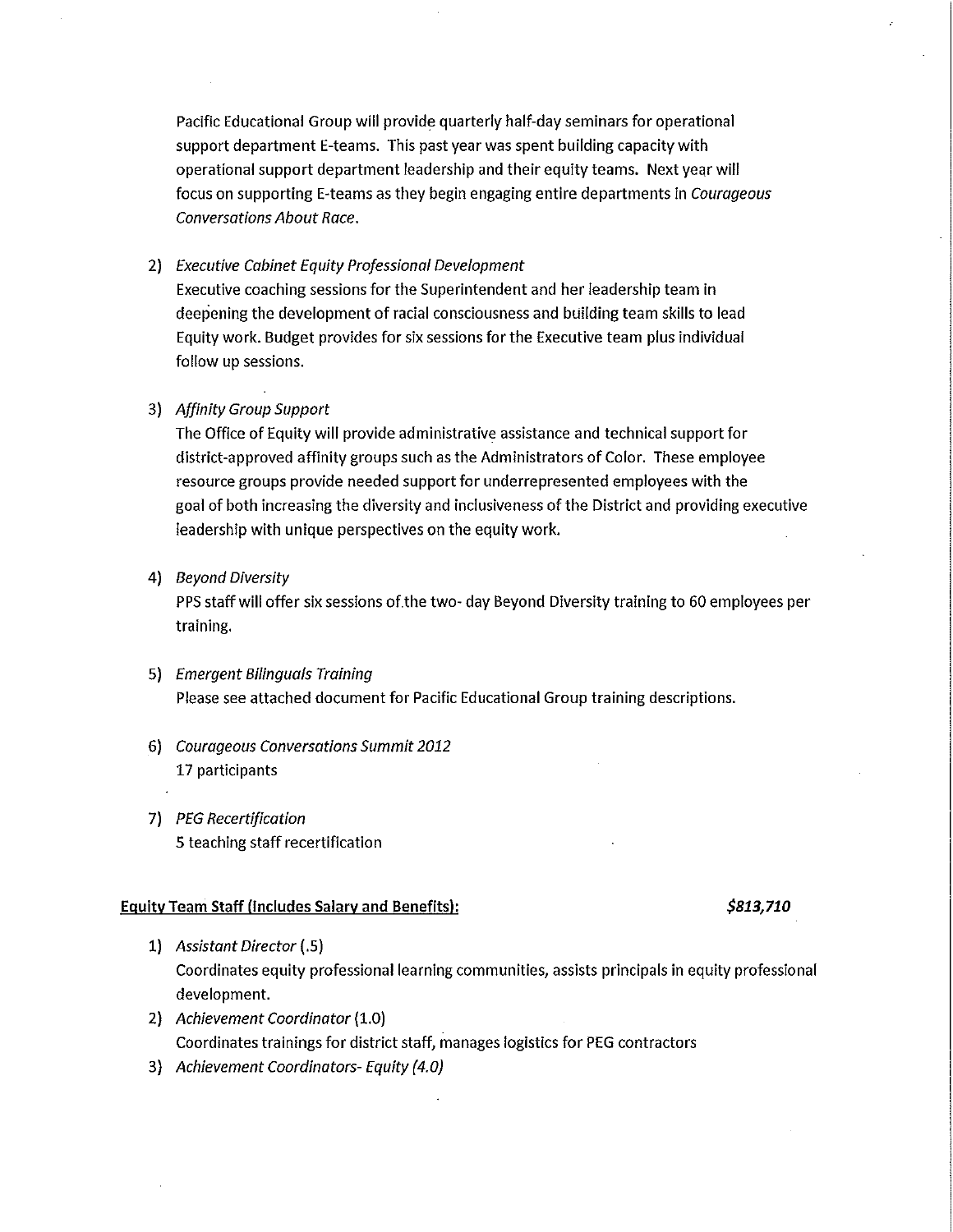Four teachers on special assignment who assist teachers and schools on integrating culturally responsive practices.

4) Equity Coach  $(1.0)$ 

> The Equity Coach is responsible for providing equity professional development and coaching for the District's operational support leadership (Human Resources, Finance, Operations, etc.). He or she will support each department's Courggeous Conversations About Race E-teams (equity teams). The Equity Coach will further develop and lead the training on use of the district Equity Lens and move the use of the Equity Lens in operational decisions. As we invite our partners deeper into our work on equity and the use of the Equity Lens, the need to provide training to our critical partners will be required. The Equity Coach will create and deliver a model

5) Senior Clerk II (.75)

## **Additional Investments in Equity:**

There are a number of other places in the organization where we make additional Investments in equity. Some of those primary investments include:

- 1) Chief Equity Officer and personnel from the Office of Equity: The Office of Equity is responsible for providing strategic advice and support to the Superintendent and the Executive Cabinet on the organizational changes necessary to (1) build a culture of inclusion and acceptance and (2) build a workforce that is both diverse and culturally competent—with the ultimate goal of closing the achievement gap while raising achievement for all students
- 2) Workforce Recruitment and Hiring: This team focuses on practices and procedures such as teacher and administrative hiring and evaluation to ensure that we hire and retain culturally responsive educators across the organization. As a result of the organization's commitment to equity, we have seen an increase in new hire diversity for teachers, administrators and nonrepresented staff.
- 3) School-based investments: Many of our schools use their professional development funds to expand their equity work beyond the training seminars.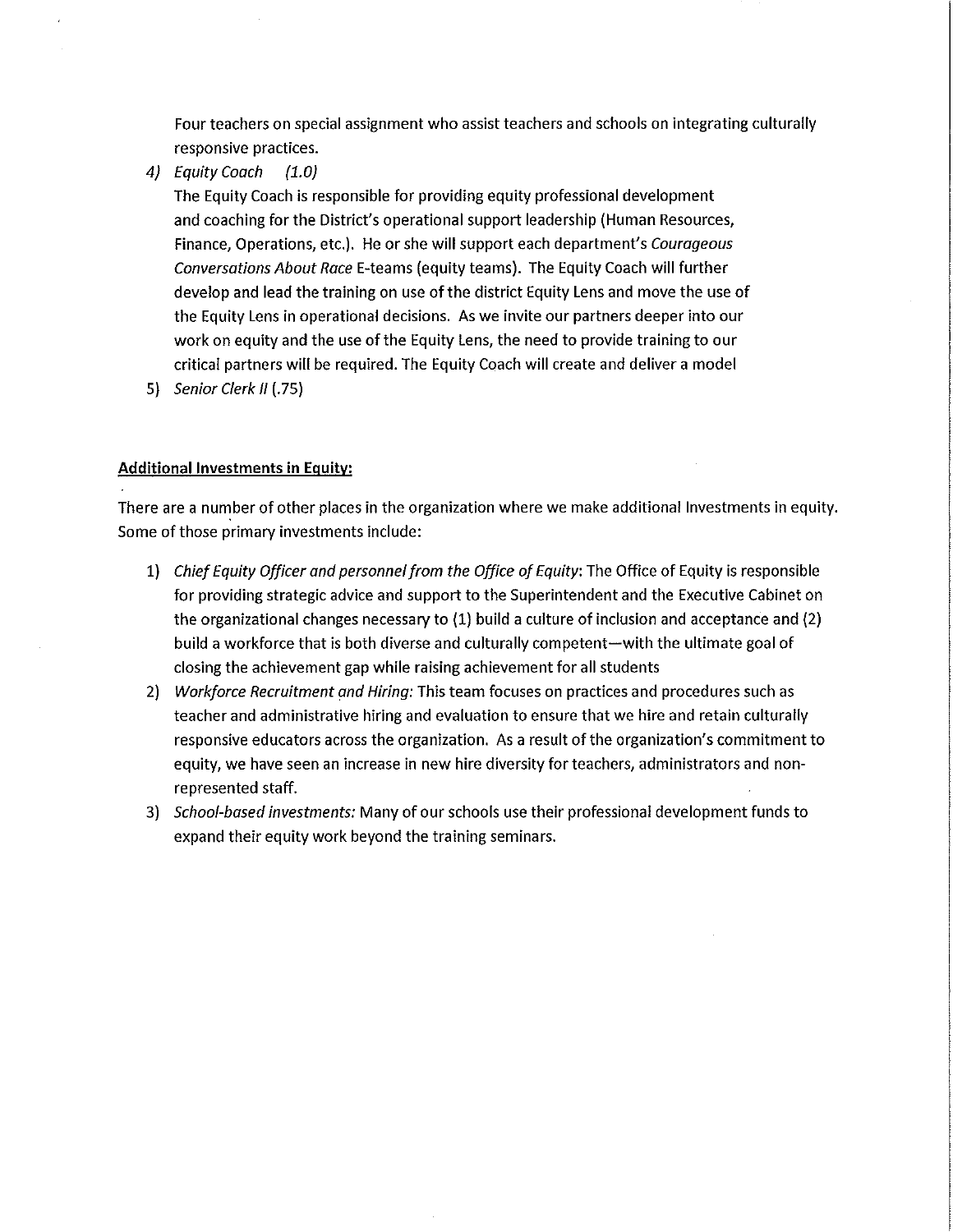|                                                                                                             |                                  |                                                                                                                                  |                                                 |                                                                              |                                                               |                                                                 |                                                                |                                                                |                                                                                                                                 |                                                              |                                                               |                                                                  |                                                               |                                                                                                  |                                                                    |                        |                                                                             |                              |                                                               |                     |                                                                          |                                                                                    |                                                                                                          |                                                                       |                                                                  |                                                                                                                                                | 1                                                           |
|-------------------------------------------------------------------------------------------------------------|----------------------------------|----------------------------------------------------------------------------------------------------------------------------------|-------------------------------------------------|------------------------------------------------------------------------------|---------------------------------------------------------------|-----------------------------------------------------------------|----------------------------------------------------------------|----------------------------------------------------------------|---------------------------------------------------------------------------------------------------------------------------------|--------------------------------------------------------------|---------------------------------------------------------------|------------------------------------------------------------------|---------------------------------------------------------------|--------------------------------------------------------------------------------------------------|--------------------------------------------------------------------|------------------------|-----------------------------------------------------------------------------|------------------------------|---------------------------------------------------------------|---------------------|--------------------------------------------------------------------------|------------------------------------------------------------------------------------|----------------------------------------------------------------------------------------------------------|-----------------------------------------------------------------------|------------------------------------------------------------------|------------------------------------------------------------------------------------------------------------------------------------------------|-------------------------------------------------------------|
| RELEVANT TEACHING                                                                                           |                                  | B. Developing a Positive Attitude: How does the learning<br>experience offer meaningful choices and promote personal             | relevance to contribute to a positive attitude? | <u>eacher works with African American and Latino students to personalize</u> | the relevance of course content                               | 11-African American and Latino students, experiences, concerns, | and interests are used to develop course content.              | of African American and Latino students, experiences concerns. | 3. African American and Latino students' brior knowledge and<br>and interests are addressed in response to questions            | learning experiences are explicitly linked to course content | 4. Teacher encourages African American and Latino students to | understand, develop, and express different points of view        | 5. Teacher encourages African American and Latino students to | clarify their interests and set goals                                                            | 6. Teacher maintains flexibility in pursuit of "teachable moments" | and emerging interests | <u>Teacher encourages African American and Latino students to make real</u> | choices such as:             | 7. how to learn.                                              | 8 what to learn     | 3.1.19. when a learning experience will be considered to be complete     | <b>Controlly integrating Will be addressed</b>                                     | $\frac{1}{2}$ : $\frac{1}{2}$ is now to solve einerging problems<br>$\frac{1}{2}$ 11. with whom to learn |                                                                       |                                                                  | Adapied from Creating Highly Molivating Classrooms for All Students.<br>Girisberg, M.G. and Wlodkowski, R.J., San Francisco, Jossey-Bass, 2000 |                                                             |
| AN "ADAPTED" MOTIVATIONAL FRAMEWORK FOR CULTURALLY<br><b>DLIP</b><br><b>PACIFICEDUCATIONAL GR</b><br>le a N | A PRIMER FOR DESCRIBING PEDAGOGY | Establishing Inclusion: How does the learning experience<br>contribute to developing as a community of learners who reel<br>ન્તે | respected and connected to one another          | $\frac{1}{3}$<br>Routines and rituals are visible and understood by          | 1. Rituals are in blace that help African American and Latino | students feel that they belong in the class                     | teacher(s) have<br>2. African American and Latino students and | opportunities to learn about each other                        | opportunities to learn about each other's unique backgrounds<br>teacher(s) have<br>3. African Afriencan and Eatino students and | 4. Classifoom agreements and tules and con                   | sequences for<br>violating agreements are negotiated          | all students and<br>5. The system of discipline is understood by |                                                               | applied with fairness.<br>All students are equitably and actively participating and interaction: | 6. Teacher directs attention equilably for African American and    | Latino students        | 7. Teacher interacts respectfully with and according to African             | American and Latino students | 8. Teacher demonstrates that she cares about African American | and Lating students | to and with partners in<br>9. Africait American and Latino students talk | 10. African American and Latino students have opportunities to<br>small group work | respond to the lessons by writing or speaking                                                            | 11. The lesson activities are made explicit for all students (African | do, especially when<br>American and Latino students know what to | making choices)                                                                                                                                | peach other<br>12. African American and Latric students hel |

Serbit.<br>P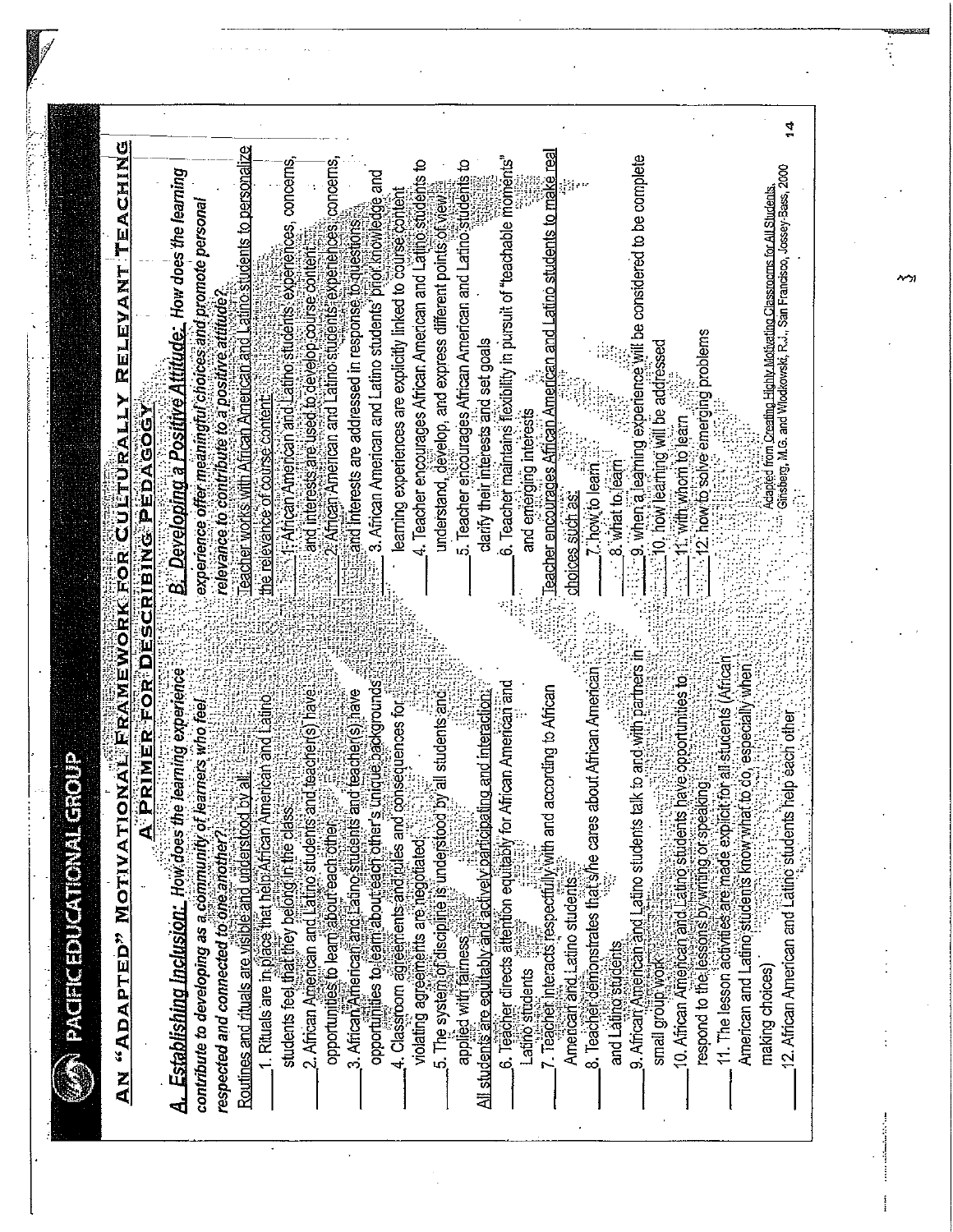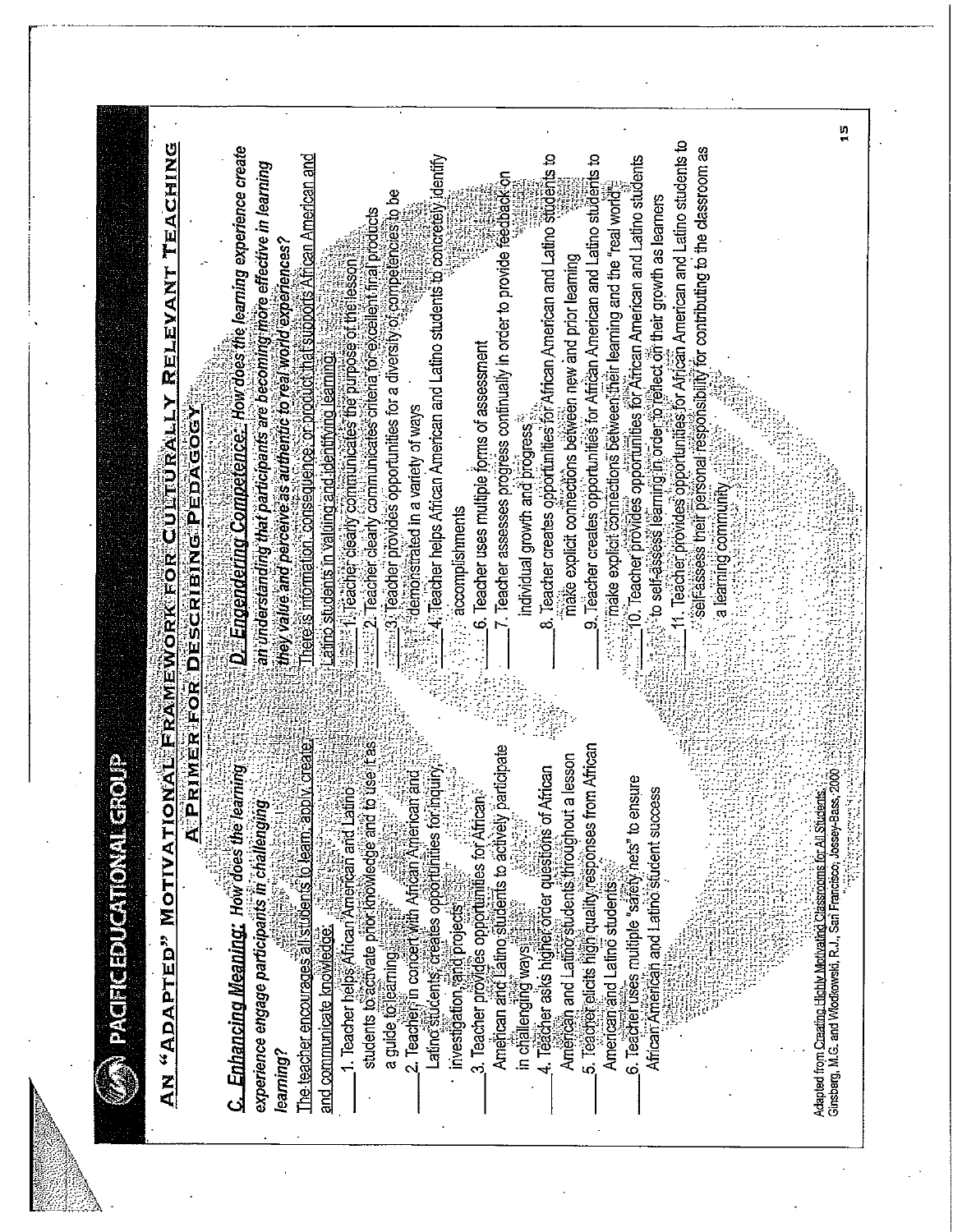# Providing Equitable Educational Experiences for Emergent Bilinguals in Portland Public **Schools**

As we look to the work for next year, the focus of the training seminars for Portland Public Schools will be a shift in conceptual orientation from "Limited English Proficient" or "English Language Learners" (both of which are rooted in a deficit model of thinking that places value and importance solely on dominance of English for our students who are native speakers of other languages) to one that views our multilingual students as "emergent bilinguals". This conceptual shift provides space for a conversation about the degree to which our educational systems, beliefs, and interactions with students and families are rooted in a belief that the multiple languages are indeed an asset to be developed and nurtured to their full capacity, not problems to be solved as students transition to English proficiency. Throughout this process participants will utilize the PEG Framework for Systemic Racial Equity Theory of Transformation to analyze the lived experience of emergent bilinguals of color in PPS, answering the question, "What does race have to do with the experience of these students in our system?" throughout the process. Below you will find a brief description of the proposed programming for next year.

Seminar 1: Who are Emergent Bilinguals in PPS; review of the research that surfaces classic inequities facing emergent bilinguals; connection to the PEG framework for systemic racial equity theory of transformation

As outlined below, in seminars 2 through 4 we will identify profiles of focal students of color (in alignment with our Culturally Relevant Pedagogy curriculum) who are emergent bilinguals at the elementary, middle school, and high school levels. Their educational experiences will be analyzed using "The Framework". In seminar 5 we will synthesize our reflections/insights throughout the process and put forth recommendations for programmatic review.

Seminar 2: Connection of Elementary Level Programming to the PEG Framework for Systemic Racial Equity Theory of Transformation

Seminar 3: Connection of Middle School Level Programming to the PEG Framework for Systemic Racial Equity Theory of Transformation

Seminar 4: Connection of High School Level Programming to the PEG Framework for Systemic Racial Equity Theory of Transformation

Seminar 5: Synthesis of Findings and Recommendations Moving Forward

Per our conversation, participating staff members would include the following individuals and any others who you feel would be instrumental to the success of the effort:

- 1. Chief Academic Officer
- 2. Pertinent staff from Equity team
- 3. Director of ESL Programming
- 4. Director of Dual Language Programming
- 5. Other pertinent RAs/administrators